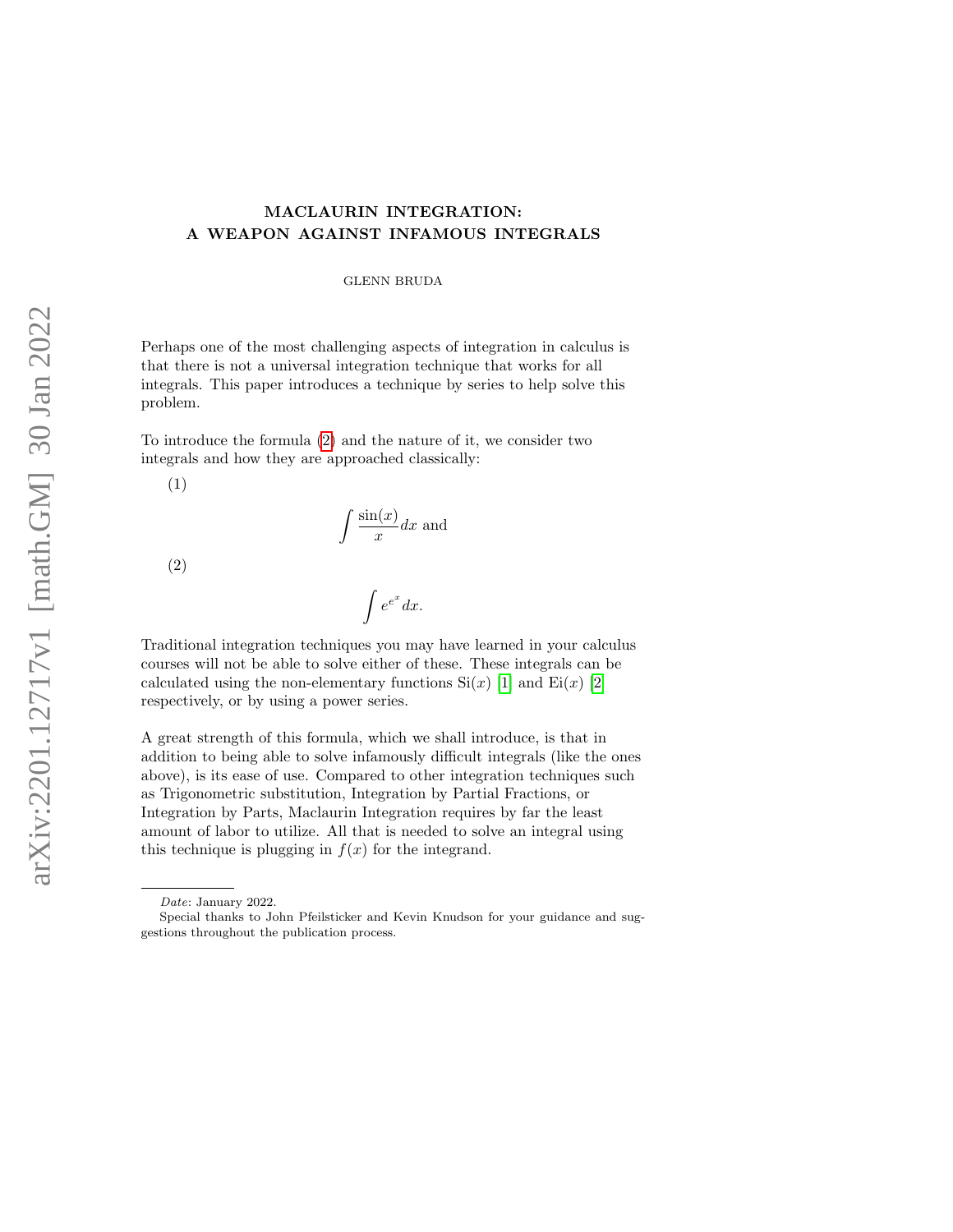To demonstrate this, we consider the integral

$$
\int e^{x^2} dx.
$$

The most common approach to evaluating this integral is to expand it as a power series and integrate term-by-term, which yields

$$
C + x + \frac{x^3}{3} + \frac{x^5}{10} + \frac{x^7}{42} + \frac{x^9}{216} + \cdots
$$

as the antiderivative, with  $C$  as the constant of integration. Maclaurin Integration is an alternative solution by series (although not a power series, since it involves the function itself in the solution) that eliminates the nuisance of calculation completely. To evaluate the integral above, simply substitute  $e^{x^2}$  for  $f(x)$  in the formula (see Eq. [\(2\)](#page-4-0)) to calculate the integral (see Eq.  $(3.2.1)$ ).

## 1. Proof

#### 1.1. Representing a Given Function with a Series.

To begin the proof of this formula, start with the Maclaurin Series

$$
\frac{1}{1-x} = \sum_{n=0}^{\infty} x^n.
$$
\n(1.1.1)

Note the domain as  $(-1, 1)$ . Substituting  $1 - x$  for x,

$$
\frac{1}{x} = \sum_{n=0}^{\infty} (1 - x)^n
$$
 and  

$$
1 = x \sum_{n=0}^{\infty} (1 - x)^n.
$$

Note the domain now as  $(0, 2)$ . Multiplying by  $f(x)$ ,

<span id="page-1-0"></span>
$$
f(x) = xf(x) \sum_{n=0}^{\infty} (1-x)^n
$$
 and  

$$
\int f(x)dx = \int xf(x) \sum_{n=0}^{\infty} (1-x)^n dx.
$$
 (1.1.2)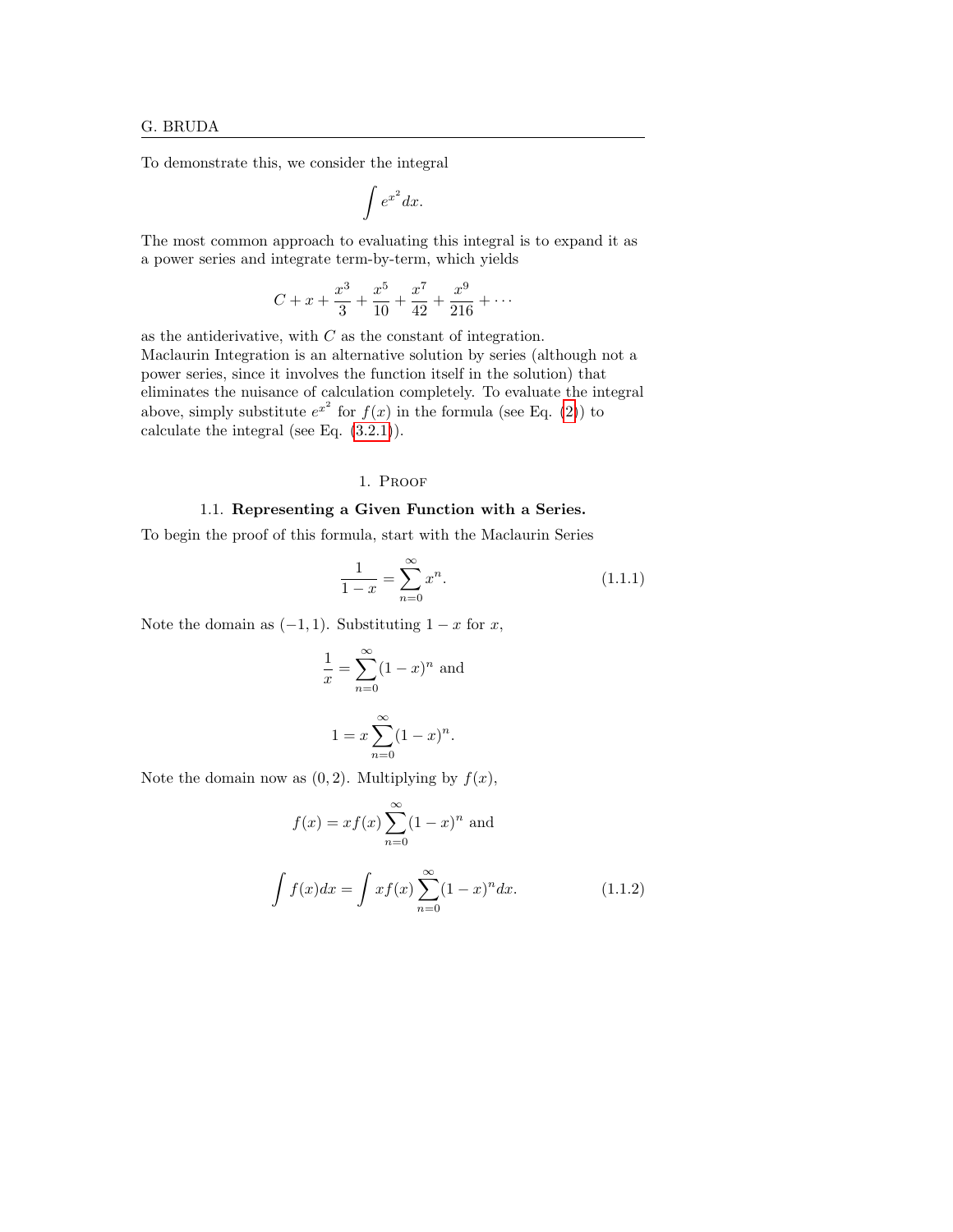## 1.2. Applying Integration by Parts.

Given the Integration by Parts Formula:

$$
\int u dv = uv - \int v du,
$$
\n(1.2.1)

substitute  $xf(x)$  for u and  $\sum_{n=0}^{\infty} (1-x)^n$  for dv. We now apply Integration by Parts to Eq. [\(1.1.2\)](#page-1-0).

$$
\int xf(x) \sum_{n=0}^{\infty} (1-x)^n dx = xf(x) \sum_{n=0}^{\infty} \frac{-(1-x)^{n+1}}{n+1} - \int \sum_{n=0}^{\infty} \frac{-(1-x)^{n+1}}{n+1} \left(\frac{d}{dx}(xf(x))\right) dx.
$$

Hence,

$$
\int f(x)dx = xf(x)\sum_{n=0}^{\infty} \frac{-(1-x)^{n+1}}{n+1} - \int \sum_{n=0}^{\infty} \frac{-(1-x)^{n+1}}{n+1} \left(\frac{d}{dx}(xf(x))\right)dx
$$

$$
= -xf(x)\sum_{n=0}^{\infty} \frac{(1-x)^{n+1}}{n+1} + \int \sum_{n=0}^{\infty} \frac{(1-x)^{n+1}}{n+1} \left(\frac{d}{dx}(xf(x))\right)dx.
$$

We will continue applying Integration by Parts to the tail integral until we establish a clear pattern.

Substituting  $\frac{d}{dx}(xf(x))$  for u and  $\sum_{n=0}^{\infty} \frac{(1-x)^{n+1}}{n+1}$  for dv yields  $\int f(x)dx = -xf(x)\sum^{\infty}$  $n=0$  $(1-x)^{n+1}$  $\frac{(-x)^{n+1}}{n+1} - \frac{d}{dx}(xf(x))\sum_{n=0}^{\infty}$  $(1-x)^{n+2}$  $(n+1)(n+2)$  $+\int \frac{d^2}{4}$  $\frac{d^2}{dx^2}(xf(x))\sum_{x=0}^{\infty}$  $n=0$  $(1-x)^{n+2}$  $\frac{(1 + x)}{(n + 1)(n + 2)}dx.$ 

Substituting  $\frac{d^2}{dx^2}(xf(x))$  for u and  $\sum_{n=0}^{\infty} \frac{(1-x)^{n+2}}{(n+1)(n+2)}$  for dv yields

$$
\int f(x)dx = -xf(x)\sum_{n=0}^{\infty} \frac{(1-x)^{n+1}}{n+1} - \frac{d}{dx}(xf(x))\sum_{n=0}^{\infty} \frac{(1-x)^{n+2}}{(n+1)(n+2)} -\frac{d^2}{dx^2}(xf(x))\sum_{n=0}^{\infty} \frac{(1-x)^{n+3}}{(n+1)(n+2)(n+3)} + \int \frac{d^3}{dx^3}(xf(x))\sum_{n=0}^{\infty} \frac{(1-x)^{n+3}}{(n+1)(n+2)(n+3)}dx.
$$
\n(1.2.2)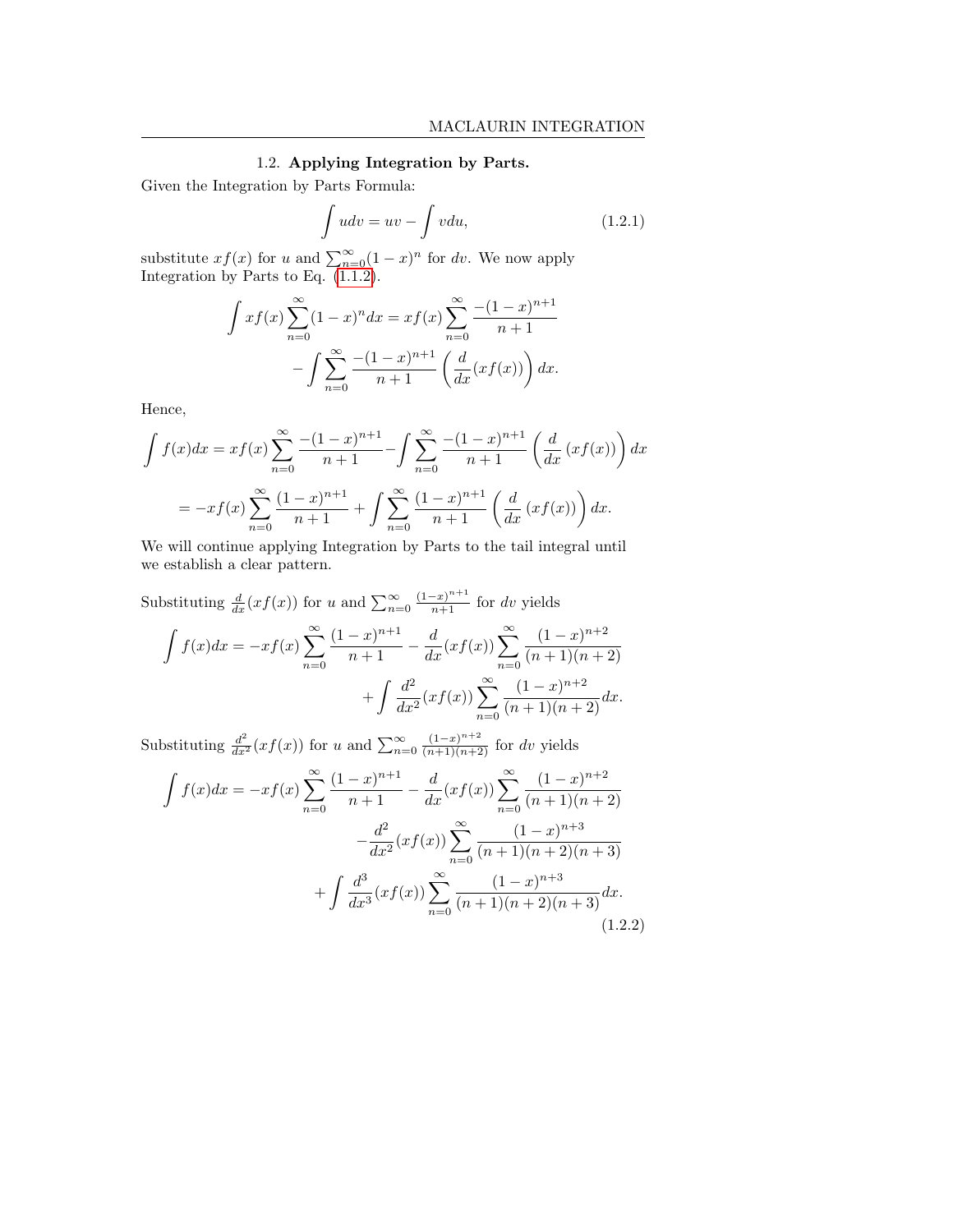From here, we can see a clear pattern has been established, and can move on to representing this sum with a series.

### 1.3. Eliminating the Tail Term.

We now demonstrate the Integration by Parts pattern with the series

$$
\int f(x)dx = \lim_{N \to \infty} \left( -\sum_{u=0}^{N} \left( \frac{d^u}{dx^u} (xf(x)) \right) \sum_{n=0}^{\infty} \frac{(1-x)^{n+u+1}}{\prod_{v=1}^{u+1} (n+v)} + \int \frac{d^{N+1}}{dx^{N+1}} (xf(x)) \sum_{n=0}^{\infty} \frac{(1-x)^{n+N+2}}{\prod_{v=1}^{N+2} (n+v)} dx + C \right).
$$

It seems that there has been no progress eliminating the integral sign, but in fact the tail term with the integral can be completely omitted from the equation. This is because the last term is zero.

To prove this, we dissect the tail term. In many circumstances, the limit  $\lim_{N\to\infty}\left(\frac{d^N}{dx^N}(xf(x))\right)$  will be effectively zero, but this is not always the case (ex:  $f(x) = \frac{e^x}{x}$  $\frac{e^{x}}{x}$ , where that limit yields  $e^{x}$ ). What we need to evaluate is whether

<span id="page-3-0"></span>
$$
\lim_{N \to \infty} \left( \sum_{n=0}^{\infty} \frac{(1-x)^{n+N+2}}{\prod_{v=1}^{N+2} (n+v)} \right) = 0 \tag{1.3.1}
$$

in the domain of  $(0, 2)$ . Factoring Eq.  $(1.3.1)$  yields

$$
\lim_{N \to \infty} \left( \left( \sum_{n=0}^{\infty} \frac{(1-x)^{n+2}}{\prod_{v=1}^{N+2} (n+v)} \right) (1-x)^N \right).
$$

We separately evaluate the limit  $\lim_{N\to\infty}((1-x)^N)$ . If  $\lim_{N\to\infty}(x^N)=0$ in the domain of  $(-1,1)$  [\[3\]](#page-10-2), then  $\lim_{N\to\infty}((1-x)^N)=0$  in the domain of  $(0, 2)$  (as substituting  $1 - x$  for x will change the applicable domain). Given this, this means that Eq.  $(1.3.1)$  is true if

$$
\lim_{N \to \infty} \left( \sum_{n=0}^{\infty} \frac{(1-x)^{n+2}}{\prod_{v=1}^{N+2} (n+v)} \right)
$$

is absolutely convergent. To determine this, we use the Ratio Test.

$$
\lim_{n \to \infty} \left| \lim_{N \to \infty} \left( \left( \frac{(1-x)^{n+3}}{\prod_{v=1}^{N+2} (n+v+1)} \right) \cdot \left( \frac{\prod_{v=1}^{N+2} (n+v)}{(1-x)^{n+2}} \right) \right) \right| = L
$$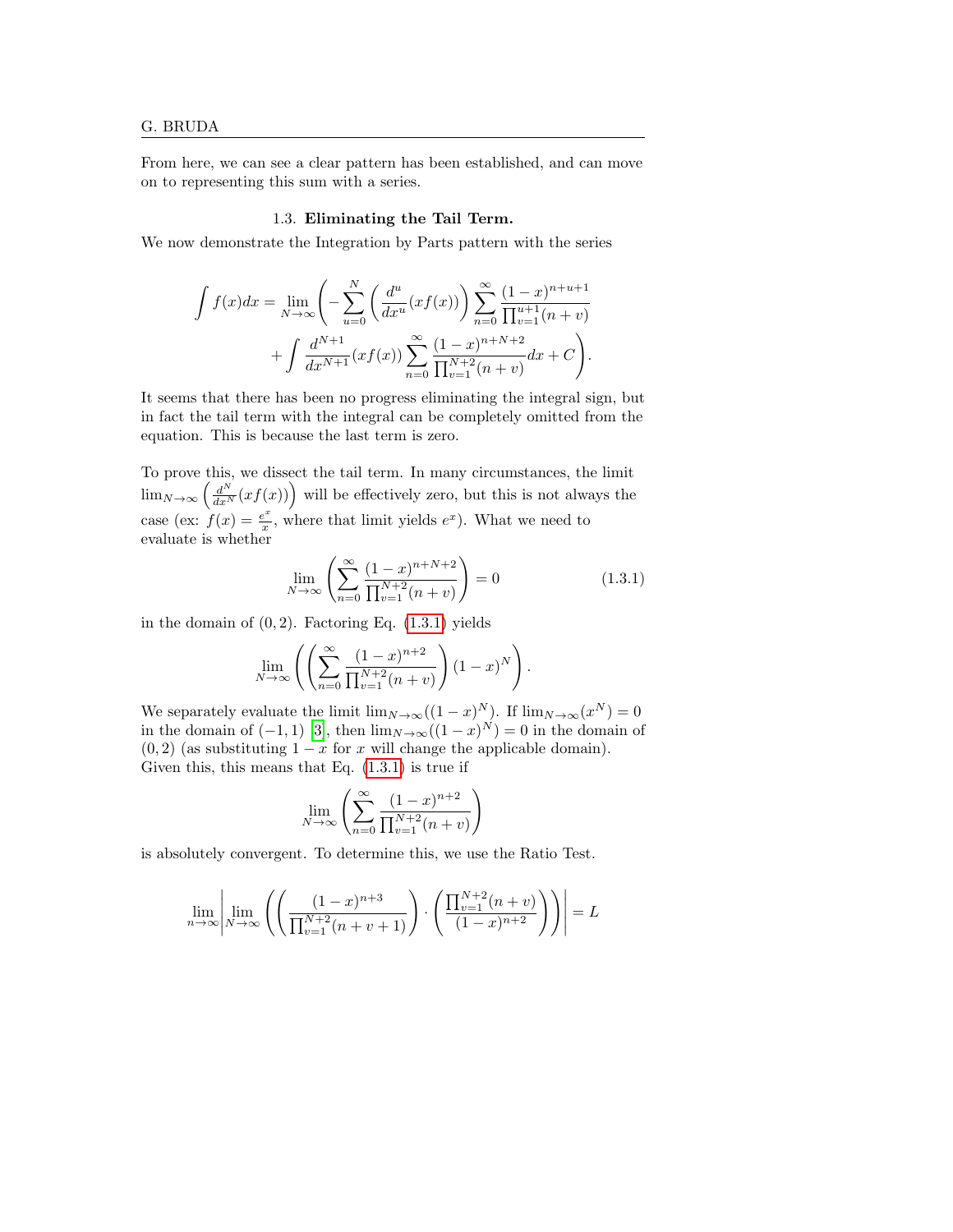= 0.

$$
= \lim_{n \to \infty} \left| \lim_{N \to \infty} \left( (1-x) \left( \prod_{v=1}^{N+2} \frac{n+v}{n+v+1} \right) \right) \right|.
$$

In order to continue to simplify our above limit, we individually evaluate the limit of the product operator:

<span id="page-4-1"></span>
$$
\lim_{n \to \infty} \left| \lim_{N \to \infty} \left( \prod_{v=1}^{N+2} \frac{n+v}{n+v+1} \right) \right|.
$$
 (1.3.2)

Evaluating this, we find it to be a telescoping product:

$$
\prod_{v=1}^{N+2} \frac{n+v}{n+v+1} = \left(\frac{n+1}{n+2}\right) \left(\frac{n+2}{n+3}\right) \left(\frac{n+3}{n+4}\right) \left(\frac{n+4}{n+5}\right) \dots = \frac{n+1}{n+N+3}.
$$

Substituting the telescoping product for the product in Eq. [\(1.3.2\)](#page-4-1) yields

$$
\lim_{n \to \infty} \left| \lim_{N \to \infty} \left( \frac{n+1}{n+N+3} \right) \right|.
$$
  

$$
\lim_{N \to \infty} \left( \frac{n+1}{n+N+3} \right) = 0 \text{ and}
$$
  

$$
\lim_{N \to \infty} \left( \prod_{v=1}^{N+2} \frac{n+v}{n+v+1} \right) = 0, \text{ which assures that}
$$
  

$$
\lim_{n \to \infty} \left| \lim_{N \to \infty} \left( (1-x) \left( \prod_{v=1}^{N+2} \frac{n+v}{n+v+1} \right) \right) \right| = 0.
$$

Since  $L < 1$ , we can say that

$$
\lim_{N \to \infty} \left( \sum_{n=0}^{\infty} \frac{(1-x)^{n+2}}{\prod_{v=1}^{N+2} (n+v)} \right)
$$

 $v=1$ 

is absolutely convergent, thus proving Eq. [\(1.3.1\)](#page-3-0) true. This completes the proof that the tail term is 0.

#### 2. Formula

<span id="page-4-0"></span>Since the tail term is omitted, the formula is simply:

$$
\int f(x)dx = -\sum_{u=0}^{\infty} \left( \frac{d^u}{dx^u} (xf(x)) \sum_{n=0}^{\infty} \frac{(1-x)^{n+u+1}}{\prod_{v=1}^{u+1} (n+v)} \right) + C,
$$

where  $C$  is the constant of integration.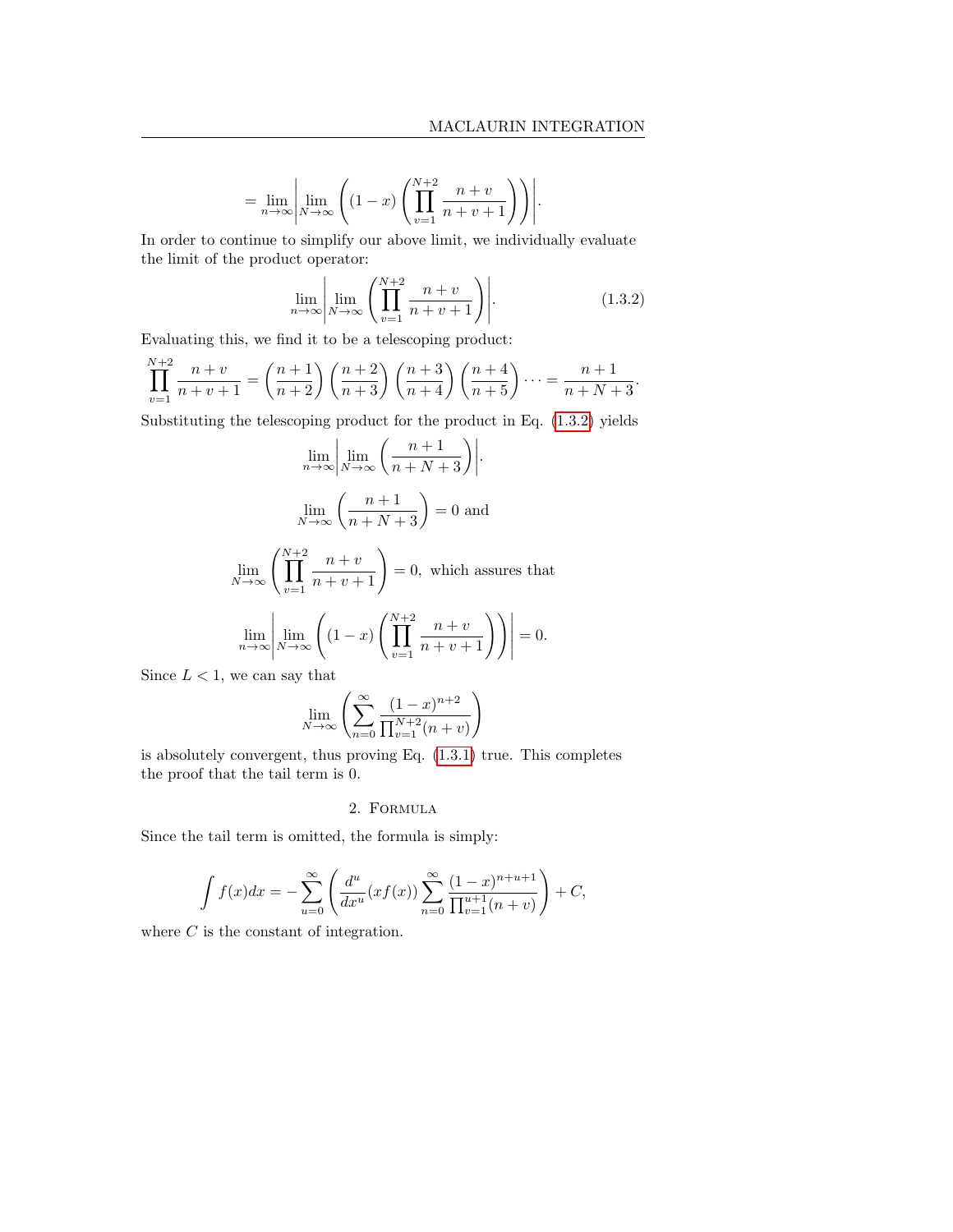#### 2.1. Conditions.

<span id="page-5-0"></span>This formula is valid only if:

- (1)  $f(x)$  is defined on the domain  $(0, 2)$ ,
- (2)  $f(x)$  is continuous on  $(0, 2)$ , and
- (3)  $xf(x)$  has derivatives of all orders on  $(0, 2)$ .

### 3. Applications

#### 3.1. The Gamma Function.

Since this set of conditions are fairly liberal, this formula will work for many integrands. My initial idea for an application for this formula was the Gamma function (extension of  $x!$  to complex numbers) [\[4\]](#page-10-3).

The Gamma function  $\Gamma(z)$  is equal to  $(z - 1)!$  when z is any positive integer greater than 0.

The most common approach to integrating the Gamma function is simply by integrating the integral that defines the Gamma function itself. There is nothing wrong with this approach, but it has its drawbacks. First, the answer is simply another integral. Further, the process to attain the indefinite integral of the Gamma function is not particularly difficult, but it does require more labor than integrating by Maclaurin Integration.

Note that it is possible to plug  $\Gamma(x)$  in for  $f(x)$  in the formula, but here we will present an alternative which does not use non-elementary functions.

First, we define the Gamma function using elementary functions. We will use Weierstrass's definition [\[5\]](#page-10-4)

$$
\Gamma(z) = \frac{e^{-\gamma z}}{z} \prod_{n=1}^{\infty} \left( \left( 1 + \frac{z}{n} \right)^{-1} e^{\frac{z}{n}} \right),
$$

where  $\gamma$  is the Euler-Mascheroni constant [\[6\]](#page-10-5). Next we substitute Weierstrass's definition for  $f(x)$  into the formula, while replacing z with x. The resulting integral of  $\Gamma(x)$  is

$$
-\sum_{u=0}^{\infty} \left( \frac{d^u}{dx^u} \left( e^{-\gamma x} \prod_{n=1}^{\infty} \left( \left( 1 + \frac{x}{n} \right)^{-1} e^{\frac{x}{n}} \right) \right) \sum_{n=0}^{\infty} \frac{(1-x)^{n+u+1}}{\prod_{v=1}^{u+1} (n+v)} \right) + C.
$$

3.2. Special Integrals.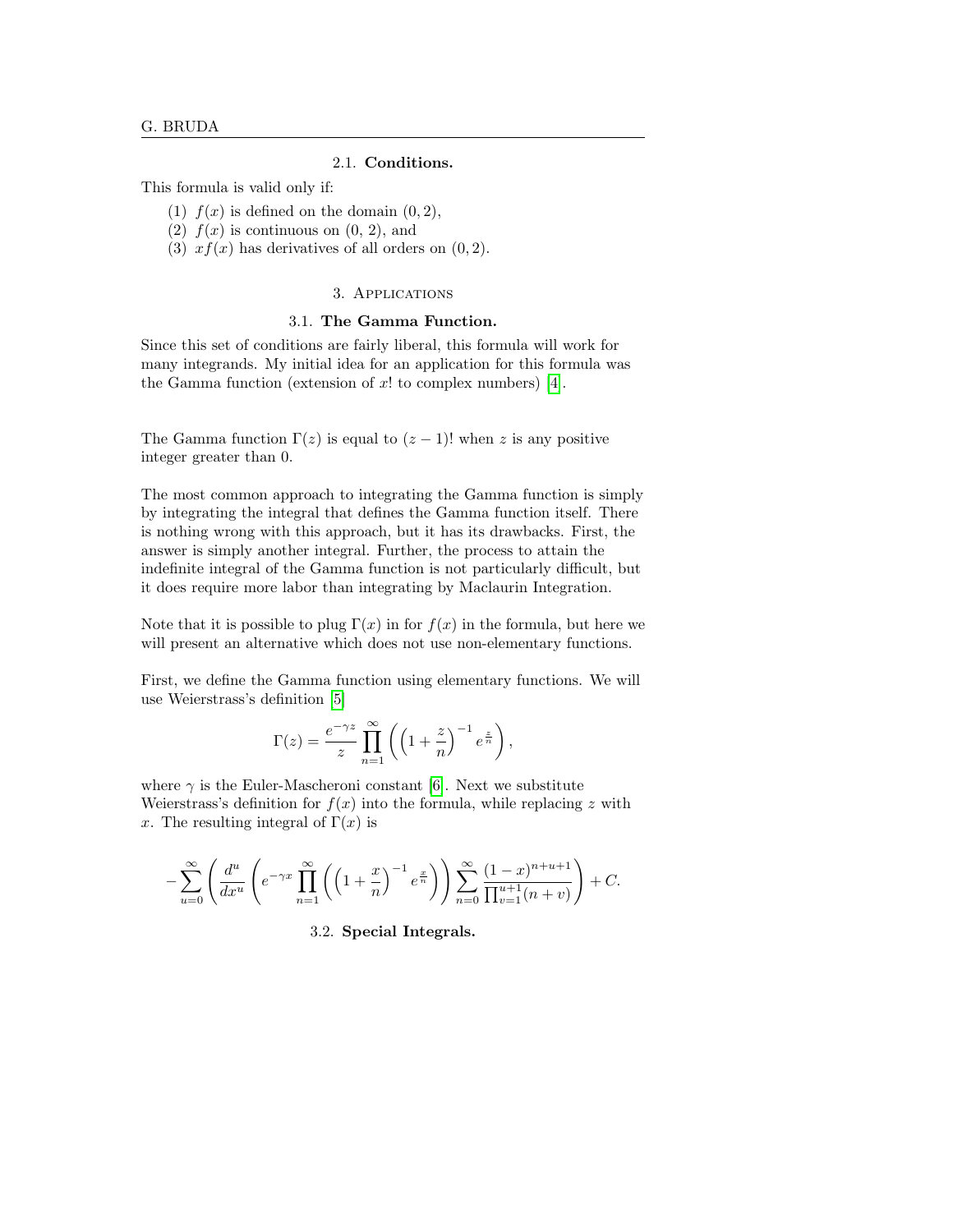For this subsection, we will consider four integrals whose antiderivatives cannot be represented using elementary functions. Integrals 1 and 2 are found using the error function [\[7\]](#page-10-6), while integrals 3 and 4 are found using the Fresnel integrals [\[8\]](#page-10-7).

(1)  
\n
$$
\int e^{x^2} dx,
$$
\n(2)  
\n
$$
\int e^{-x^2} dx,
$$
\n(3)  
\n
$$
\int \sin(x^2) dx,
$$
 and\n(4)  
\n
$$
\int \cos(x^2) dx.
$$

Since all of these integrands satisfy the conditions [\(2.1\)](#page-5-0) for the formula to be valid, we can integrate all of these using the formula.

<span id="page-6-0"></span>(1)  
\n
$$
\int e^{x^2} dx = -\sum_{u=0}^{\infty} \left( \frac{d^u}{dx^u} (xe^{x^2}) \sum_{n=0}^{\infty} \frac{(1-x)^{n+u+1}}{\prod_{v=1}^{u+1} (n+v)} \right) + C.
$$
\n(3.2.1)  
\n(2)  
\n
$$
\int e^{-x^2} dx = -\sum_{u=0}^{\infty} \left( \frac{d^u}{dx^u} (xe^{-x^2}) \sum_{n=0}^{\infty} \frac{(1-x)^{n+u+1}}{\prod_{v=1}^{u+1} (n+v)} \right) + C.
$$
\n(3)  
\n
$$
\int \sin(x^2) dx = -\sum_{u=0}^{\infty} \left( \frac{d^u}{dx^u} (x \sin(x^2)) \sum_{n=0}^{\infty} \frac{(1-x)^{n+u+1}}{\prod_{v=1}^{u+1} (n+v)} \right) + C.
$$
\n(4)  
\n
$$
\int \cos(x^2) dx = -\sum_{u=0}^{\infty} \left( \frac{d^u}{dx^u} (x \cos(x^2)) \sum_{n=0}^{\infty} \frac{(1-x)^{n+u+1}}{\prod_{v=1}^{u+1} (n+v)} \right) + C.
$$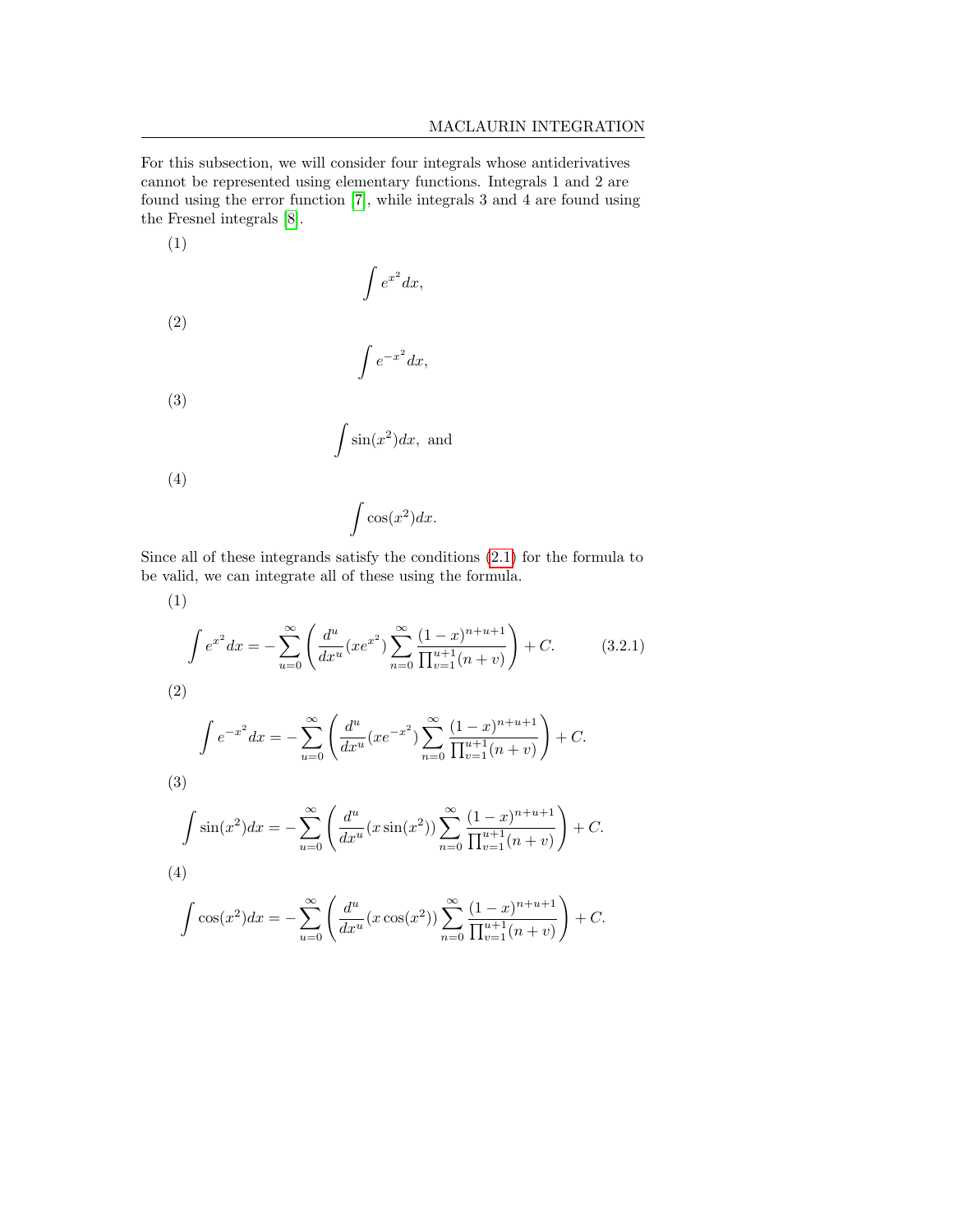# 3.3. Graphical Behavior.

In this subsection, we present an example function to find an antiderivative of using the formula. We will also render this result graphically in order to demonstrate the behavior of the formula at different upper limits of summation.

For our example, we will graph the antiderivative of

<span id="page-7-0"></span>
$$
\frac{x^5}{x^7 + 1} \tag{3.3.1}
$$

using Maclaurin Integration. Normally, this an extremely difficult antiderivative to graph, but using this technique, it can be graphed accurately without an egregious amount of computation (nor large amount of human effort).



$$
x^{i+1}
$$
 is shown in Section, and the graph  

$$
\frac{6}{x^{i+1}} \left( \frac{d^u}{dx^0} + \frac{x^6}{x^6} \right) = \frac{10}{(1-x)^{n+u+1}}
$$

$$
-\sum_{u=0}^{6} \left( \frac{d^u}{dx^u} \left( \frac{x^6}{x^7+1} \right) \sum_{n=0}^{10} \frac{(1-x)^{n+u+1}}{\prod_{v=1}^{u+1} (n+v)} \right)
$$

is shown in red.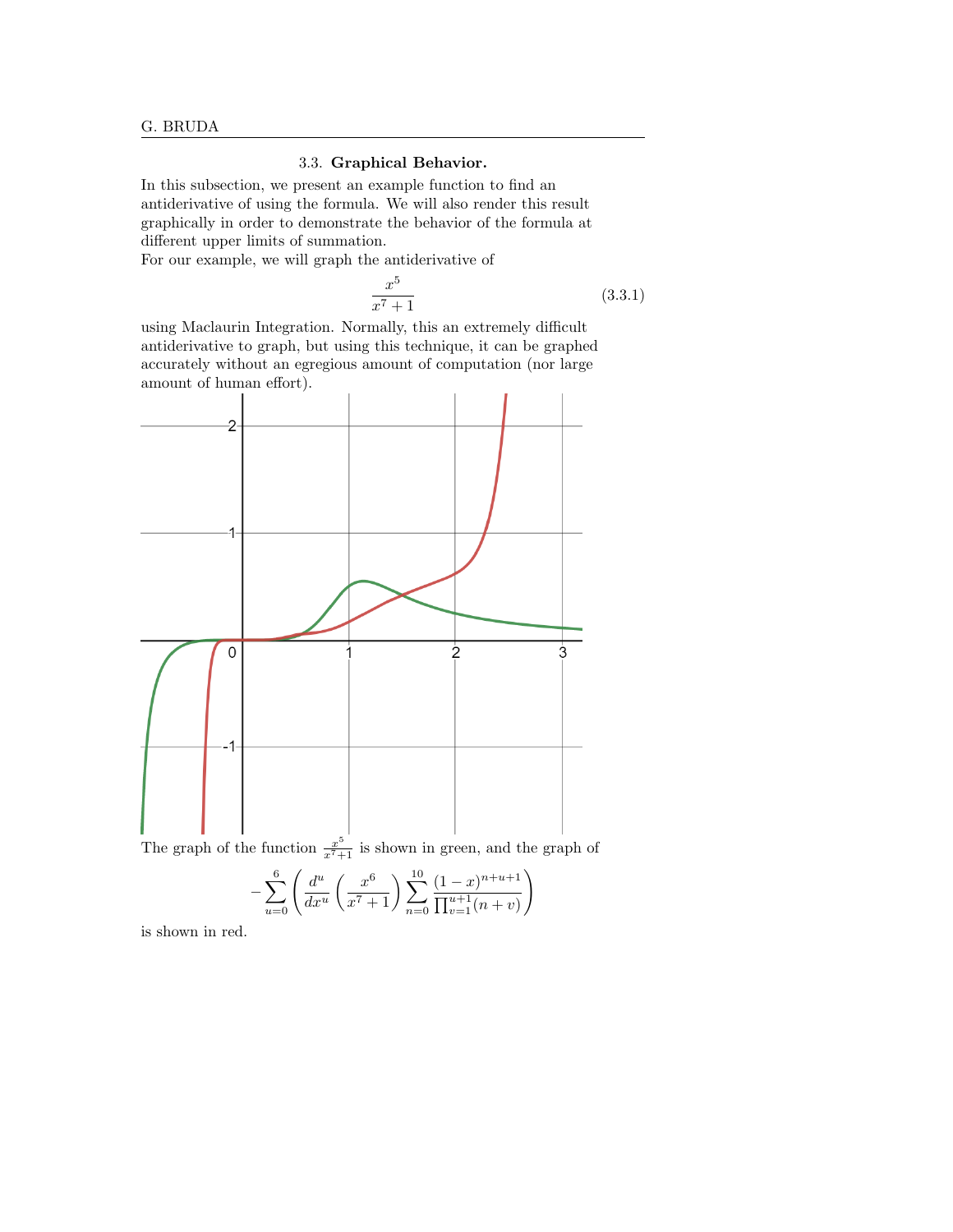Note that each infinite series' upper limits of summation in the formula were altered to a finite number for rendering and calculation purposes.

We now consider a simple definite integral of the integrand [3.3.1](#page-7-0) within the domain  $(0, 2)$ , namely:

$$
\int_{1/2}^{3/2} \frac{x^5}{x^7 + 1} dx.
$$

We find this value to be approximately 0.3698 [\[9\]](#page-10-8). To demonstrate the accuracy of the formula, we will make a table, but first consider the equation

$$
M(x) = -\sum_{u=0}^{p} \left( \frac{d^u}{dx^u} \left( \frac{x^6}{x^7 + 1} \right) \sum_{n=0}^{10} \frac{(1-x)^{n+u+1}}{\prod_{v=1}^{u+1} (n+v)} \right) dx.
$$

In our aforementioned table's first column, we will represent the upper limit of summation for  $u$  (represented by  $p$ ), and in the second column we will show the value of  $M(\frac{3}{2}) - M(\frac{1}{2})$  rounded to four decimal places. This should approach the value of the definite integral  $\int_{1/2}^{3/2} \frac{x^5}{x^7+1} dx$  as p grows larger.

| Upper Limit of $u(p)$ | $M(\frac{3}{2})-M(\frac{1}{2})$ |
|-----------------------|---------------------------------|
|                       | 0.2661                          |
|                       | 0.3222                          |
| 2                     | 0.3575                          |
| 3                     | 0.3852                          |
|                       | 0.3942                          |
| 5                     | 0.3862                          |
|                       | 0.3733                          |

As the table shows, the function  $M(x)$  appears to become more accurate as p increases, but not in a straightforward fashion. Instead, the values oscillate around the known approximate value of 0.3698, as shown by the following graph (with p on the x-axis, and the value of  $M(\frac{3}{2}) - M(\frac{1}{2})$  on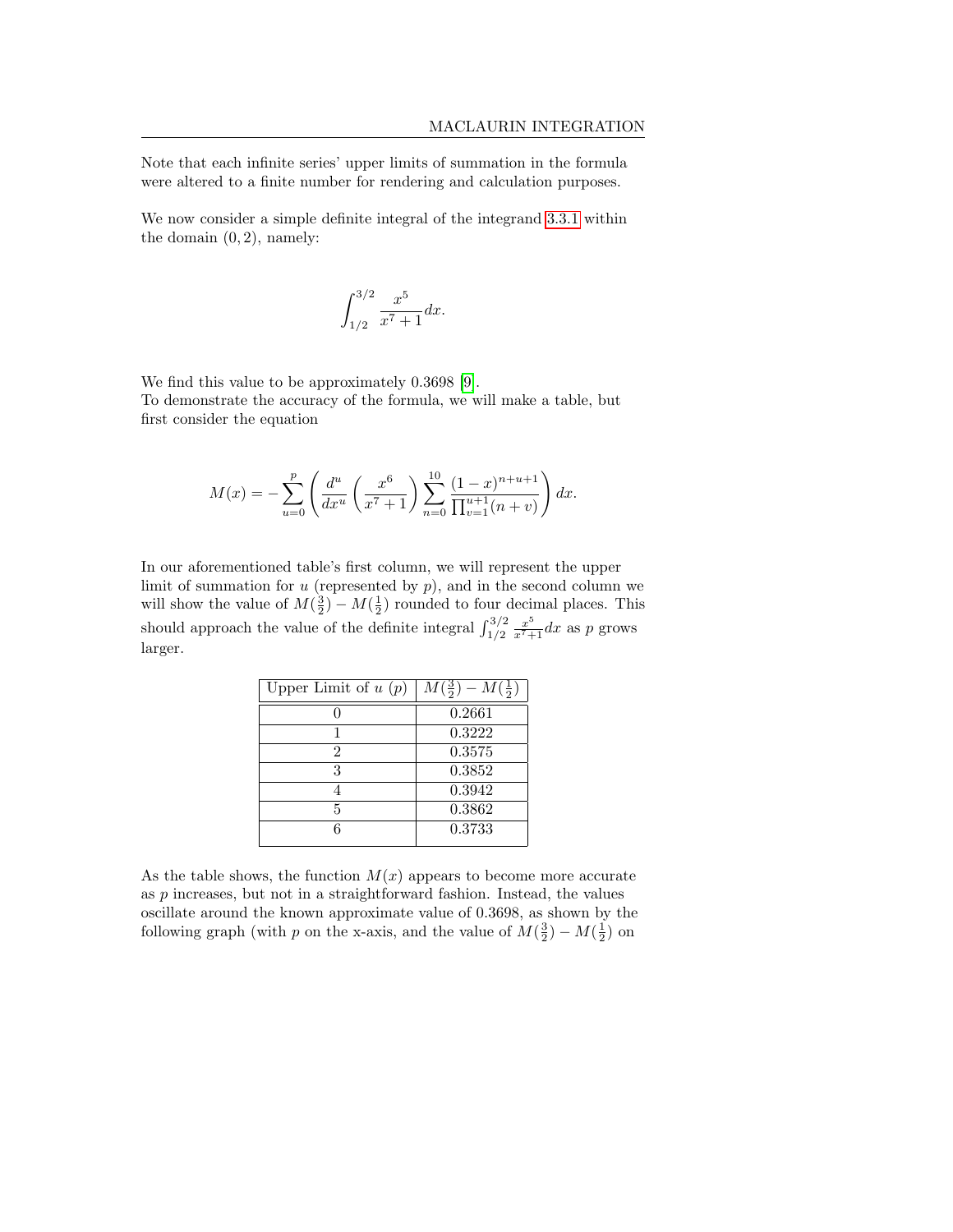

with the red line indicating the value of  $\int_{1/2}^{3/2} \frac{x^5}{x^7+1} dx$ , and the green points being from the above table. While each point is not necessarily more accurate than the last (ex: at  $p = 4$ ,  $M(x)$  is further from the accurate value than  $M(x)$  is at  $p = 3$ ,  $M(x)$  does become more accurate over larger periods of p (ex: from  $p = 1$  to  $p = 6$ ). This demonstrates that, as p grows larger,  $M(x)$  does approach the value of the definite integral  $\int_{1/2}^{3/2} \frac{x^5}{x^7+1} dx$ , implying that the process is accurate. Note that this accuracy is achieved while having upper limits of summation for  $n$  and  $u$ equal to 10 or less. Graphical accuracy will greatly improve if the upper limits of summation are increased.